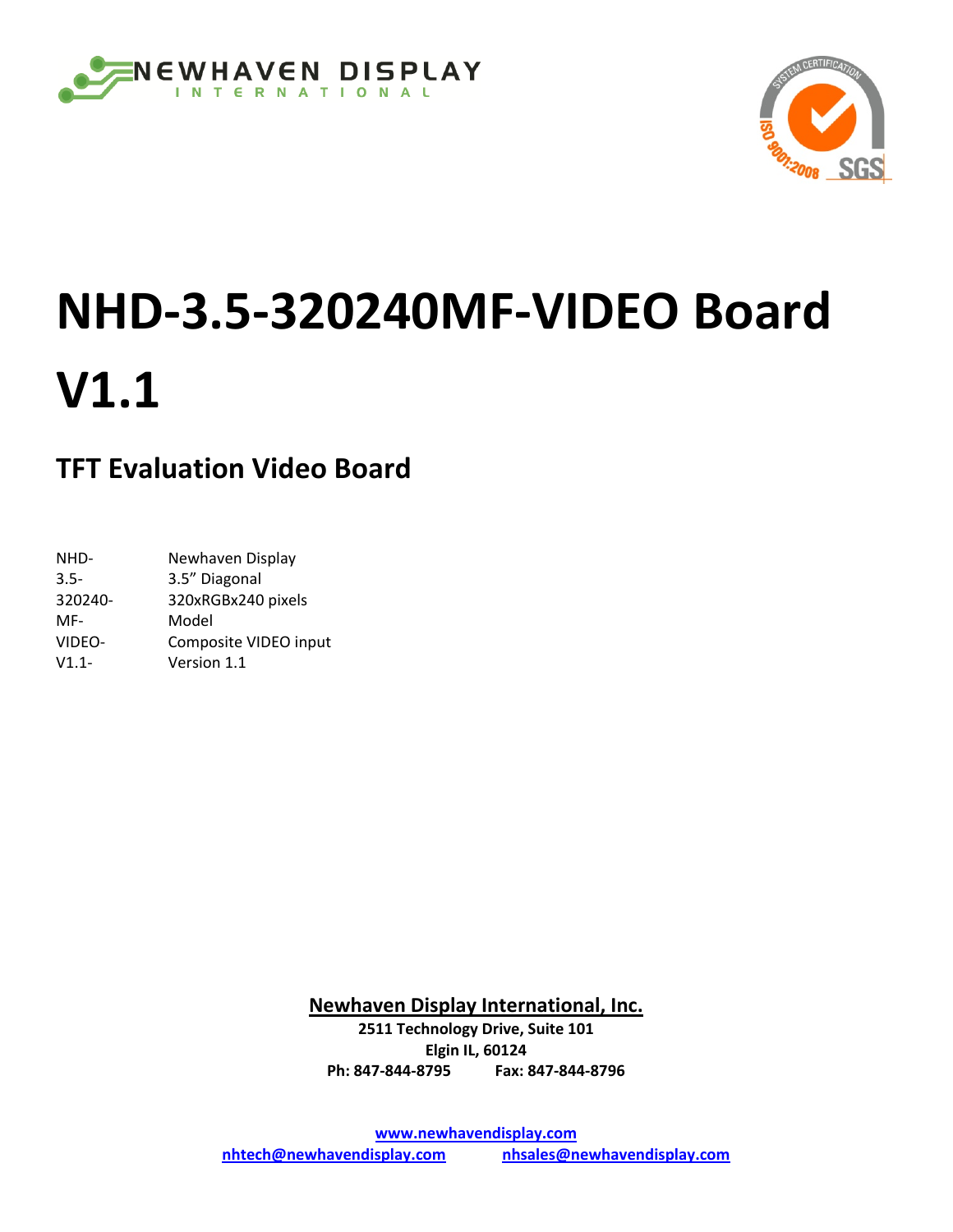## **Document Revision History**

| <b>Revision</b> | Date      | <b>Description</b>     | <b>Changed by</b> |
|-----------------|-----------|------------------------|-------------------|
|                 | 6/22/2012 | <b>Initial Release</b> | AK                |

#### **Functions and Features**

• **To use for testing, evaluating, or in final production with NHD‐3.5‐320240MF‐A displays.**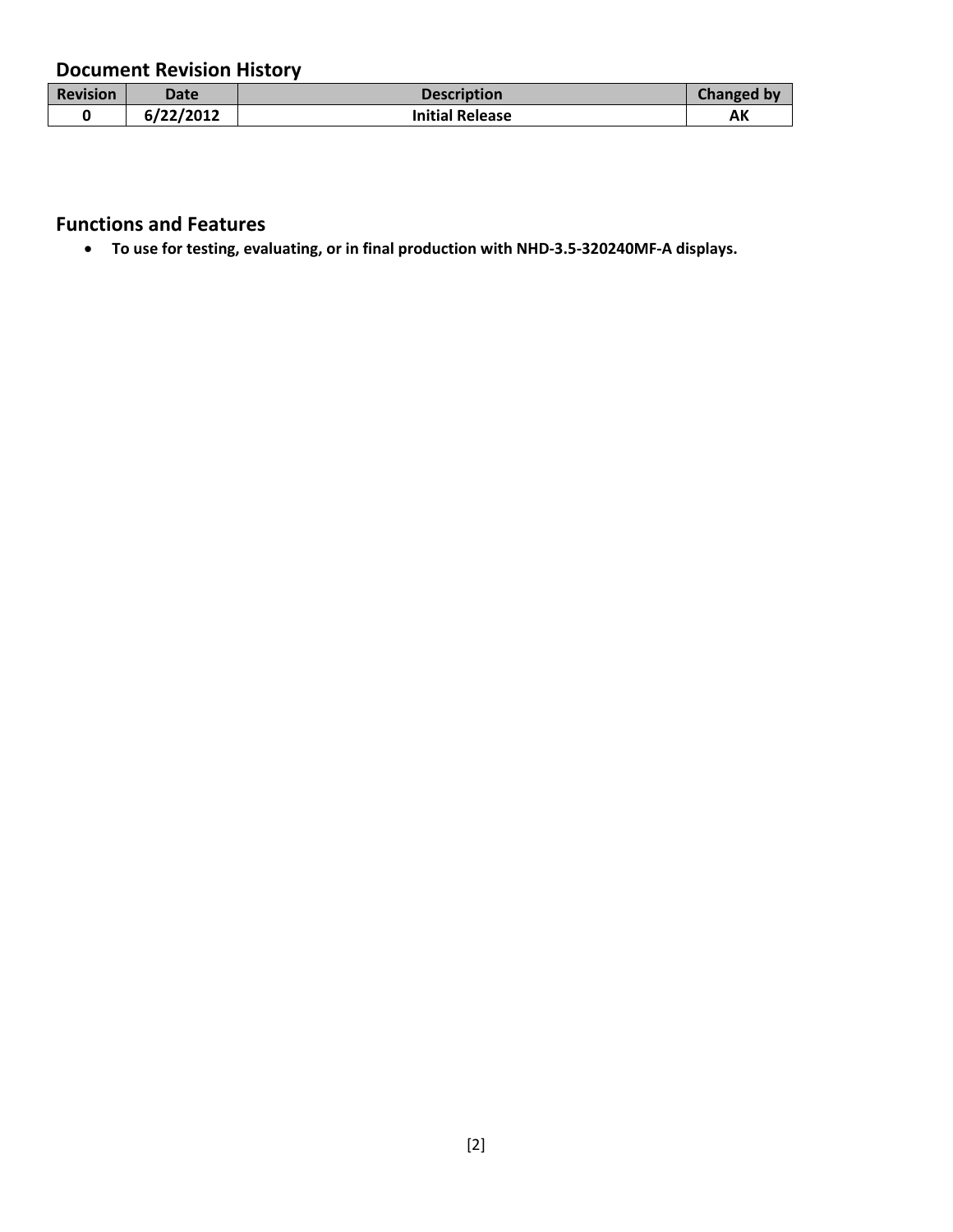# **Mechanical Drawing**

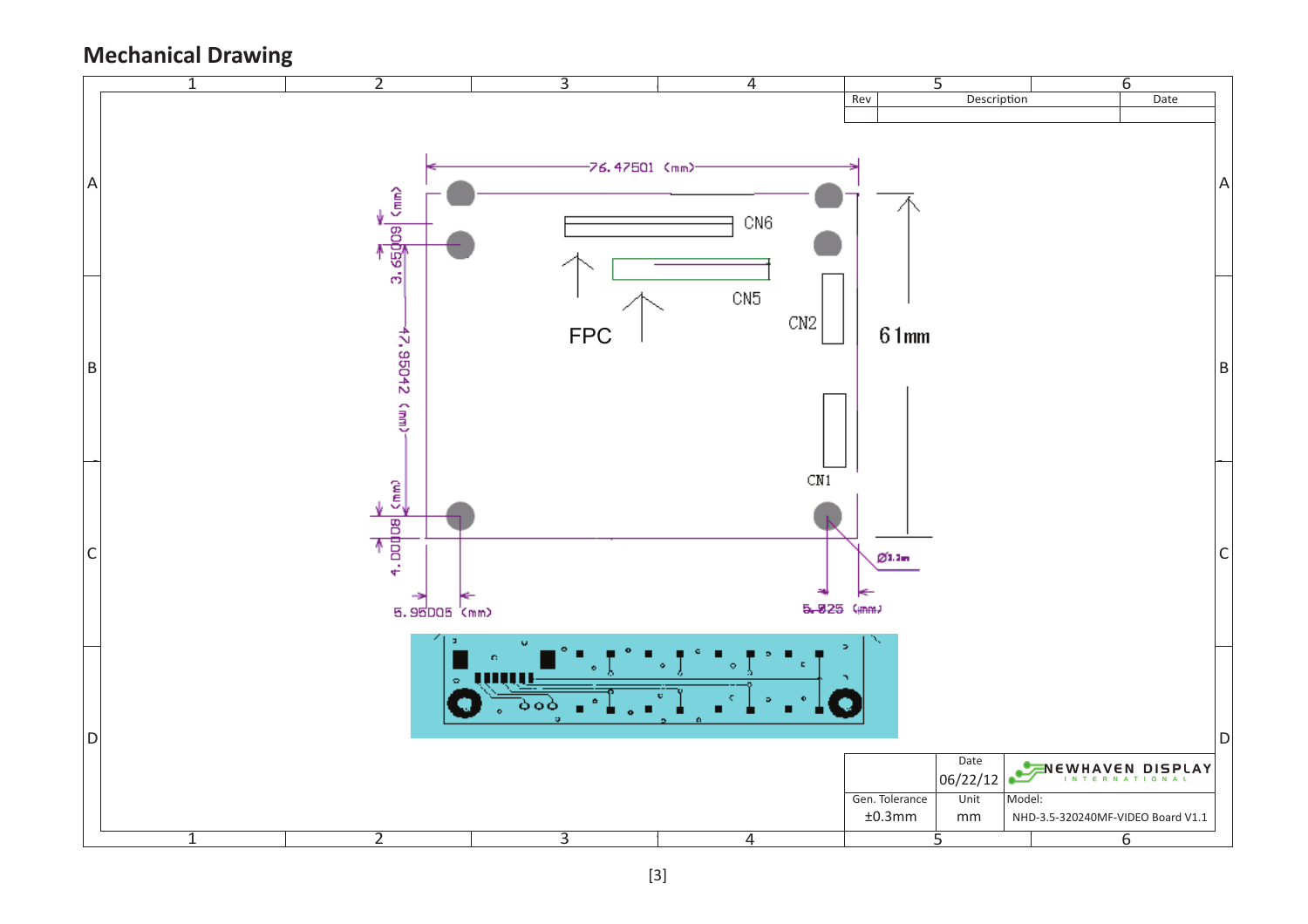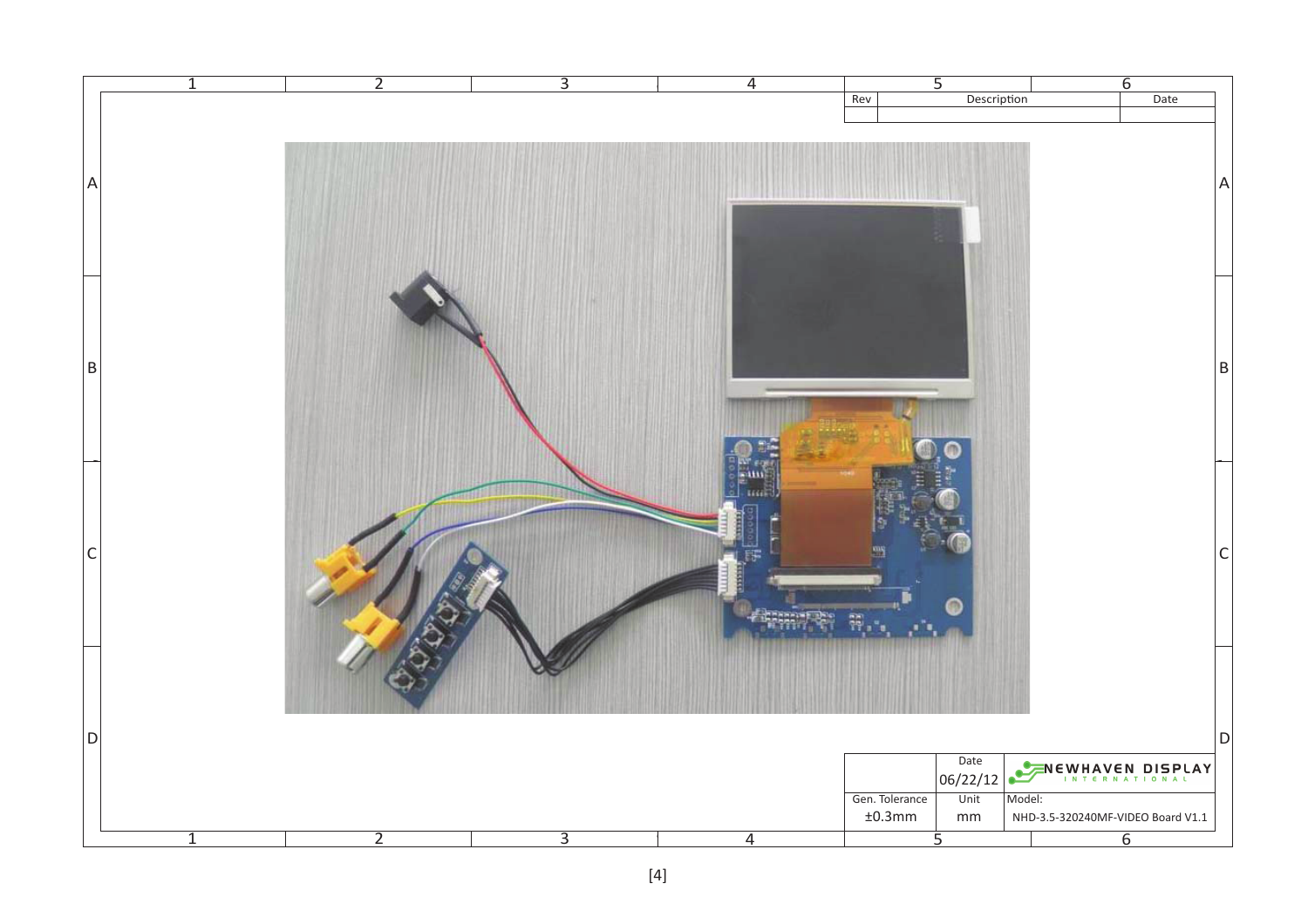| Pin No.   | Symbol       | <b>External</b>   | <b>Function Description</b>               |
|-----------|--------------|-------------------|-------------------------------------------|
|           |              | <b>Connection</b> |                                           |
| 1         | LED-         | Power Supply      | Cathode for LED backlight                 |
| 2         | LED-         | Power Supply      | Cathode for LED backlight                 |
| 3         | LED+         | Power Supply      | Anode for LED backlight (19.2V @ 20mA)    |
| 4         | LED+         | Power Supply      | Anode for LED backlight (19.2V @ 20mA)    |
| $5 - 7$   | <b>NC</b>    |                   | No Connect                                |
| 8         | /RESET       | <b>MPU</b>        | Reset signal                              |
| 9         | <b>CS</b>    | <b>MPU</b>        | Serial interface Chip Select (No connect) |
| 10        | <b>SCL</b>   | <b>MPU</b>        | Serial interface Clock (No connect)       |
| 11        | <b>SDI</b>   | <b>MPU</b>        | Serial interface Data (No connect)        |
| 12-19     | DB0-DB7      | <b>MPU</b>        | Blue signal data bus (B0~B7)              |
| $20 - 27$ | DB8-DB15     | <b>MPU</b>        | Green signal data bus (G0~G7)             |
| 28-35     | DB16-DB23    | <b>MPU</b>        | Red signal data bus (RO~R7)               |
| 36        | <b>HSYNC</b> | <b>MPU</b>        | Horizontal Sync signal                    |
| 37        | <b>VSYNC</b> | <b>MPU</b>        | Vertical Sync signal                      |
| 38        | <b>DCLK</b>  | <b>MPU</b>        | Dot Clock signal                          |
| 39-40     | <b>NC</b>    |                   | No Connect                                |
| 41        | <b>VDD</b>   | Power Supply      | Power for LCD and logic (3.3V)            |
| 42        | <b>VDD</b>   | Power Supply      | Power for LCD and logic (3.3V)            |
| 43-51     | <b>NC</b>    |                   | No Connect                                |
| 52        | DE           |                   | Data Enable signal                        |
| 53        | <b>GND</b>   | Power Supply      | Ground                                    |
| 54        | <b>GND</b>   | Power Supply      | Ground                                    |

#### **CN5 – 54pin output to display:**

## **CN6 – 60pin output to display:**

| Pin No.   | Symbol         | <b>External</b>    | <b>Function Description</b>               |
|-----------|----------------|--------------------|-------------------------------------------|
|           |                | <b>Connection</b>  |                                           |
| 1         | LED-           | Power Supply       | Cathode for LED backlight                 |
| 2         | LED-           | Power Supply       | Cathode for LED backlight                 |
| 3         | LED+           | Power Supply       | Anode for LED backlight (19.2V @ 20mA)    |
| 4         | LED+           | Power Supply       | Anode for LED backlight (19.2V @ 20mA)    |
| 5         | <b>GND</b>     | Power Supply       | Ground                                    |
| 6         | X1             | <b>Touch Panel</b> | Right                                     |
| 7         | Υ1             | <b>Touch Panel</b> | Bottom                                    |
| 8         | X <sub>2</sub> | <b>Touch Panel</b> | Left                                      |
| 9         | Y2             | <b>Touch Panel</b> | Up                                        |
| 10        | <b>GND</b>     | Power Supply       | Ground                                    |
| $11 - 13$ | <b>NC</b>      |                    | No Connect                                |
| 14        | <b>RESET</b>   | <b>MPU</b>         | Reset signal                              |
| 15        | CS             | <b>MPU</b>         | Serial interface Chip Select (No connect) |
| 16        | <b>SCL</b>     | <b>MPU</b>         | Serial interface Clock (No connect)       |
| 17        | <b>SDI</b>     | <b>MPU</b>         | Serial interface Data (No connect)        |
| 18-19     | <b>NC</b>      |                    | No Connect                                |
| $20 - 25$ | DB0-DB5        | <b>MPU</b>         | Blue signal data bus (B0~B5)              |
| $26-27$   | <b>NC</b>      |                    | No Connect                                |
| 28-33     | DB8-DB13       | <b>MPU</b>         | Green signal data bus (G0~G5)             |
| 34-35     | <b>NC</b>      |                    | No Connect                                |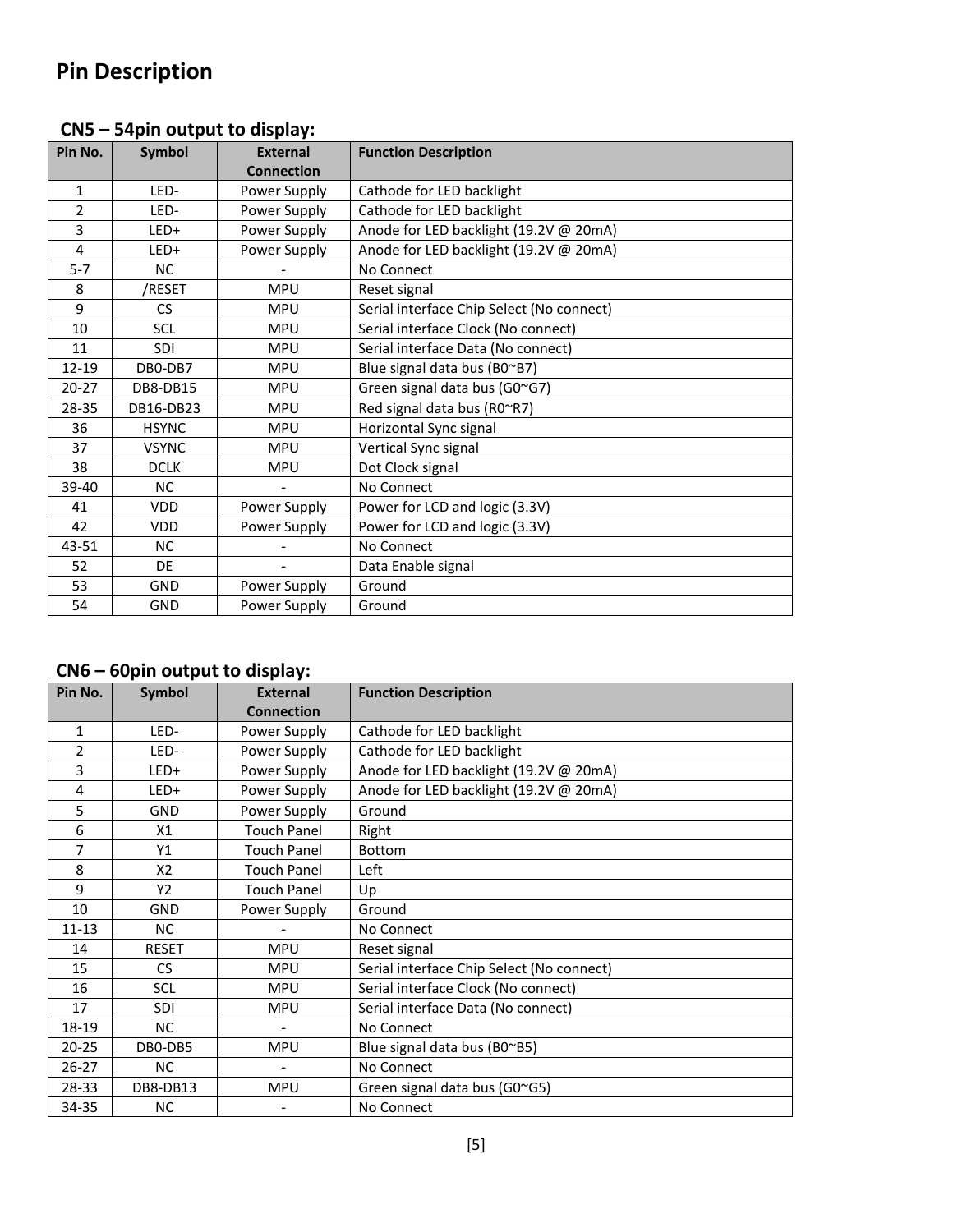| $36 - 41$ | DB16-DB21    | <b>MPU</b>   | Red signal data bus (RO~R5)    |
|-----------|--------------|--------------|--------------------------------|
| 42        | <b>HSYNC</b> | <b>MPU</b>   | Horizontal Sync signal         |
| 43        | <b>VSYNC</b> | <b>MPU</b>   | Vertical Sync signal           |
| 44        | <b>DCLK</b>  | <b>MPU</b>   | Dot Clock signal               |
| 45-46     | NC.          |              | No Connect                     |
| 47        | <b>VDD</b>   | Power Supply | Power for LCD and logic (3.3V) |
| 48        | <b>VDD</b>   | Power Supply | Power for LCD and logic (3.3V) |
| 49-57     | NC.          |              | No Connect                     |
| 58        | DE           |              | Data Enable Signal             |
| 59        | <b>GND</b>   | Power Supply | Ground                         |
| 60        | GND          | Power Supply | Ground                         |

#### **CN1/CN4 – Power and Video input, (input jacks included)**

| Pin No.                  | Symbol            | <b>External</b>   | <b>Function Description</b> |
|--------------------------|-------------------|-------------------|-----------------------------|
|                          |                   | <b>Connection</b> |                             |
|                          | VDD.              | Power Supply      | +12V Power supply           |
| $\overline{\phantom{a}}$ | <b>GND</b>        | Power Supply      | Ground                      |
| 3                        | CVBS1             | Video Source      | CVBS1 input signal          |
| 4                        | AGND              | Video Source      | Input signal Ground         |
|                          | CVBS <sub>2</sub> | Video Source      | CVBS2 input signal          |
| 6                        | AGND              | Video Source      | Input signal Ground         |

#### **CN3 – On‐Screen‐Display keyboard input (keyboard included)**

| Pin No. | Symbol     | <b>External</b><br><b>Connection</b> | <b>Function Description</b> |
|---------|------------|--------------------------------------|-----------------------------|
|         | Menu       |                                      | Menu key                    |
|         | $\ddot{}$  |                                      | $"+"$ key                   |
|         |            |                                      | " $-$ " key                 |
|         | <b>PWR</b> |                                      | On/Off key                  |
|         | <b>VSS</b> |                                      | Ground                      |
| 6       | <b>VDD</b> | $\overline{\phantom{a}}$             | +3.3V Remote head supply    |
|         | IR         |                                      | Remote infrared signal      |

# **Controller Information**

Built‐in Bitek BIT1612 controller

Please download specification at http://www.newhavendisplay.com/app\_notes/BIT1612.pdf

# **Electrical Characteristics**

| <b>Item</b>                        | Symbol | <b>Condition</b> | Min.  | Typ.                     | Max.  | Unit                         |
|------------------------------------|--------|------------------|-------|--------------------------|-------|------------------------------|
| <b>Operating Temperature Range</b> | Top    | Absolute Max     | -12   | $\overline{\phantom{a}}$ | $+70$ | $\mathfrak{o}_{\mathcal{C}}$ |
| Storage Temperature Range          | Tst    | Absolute Max     | $-20$ | $\overline{\phantom{a}}$ | $+70$ | $\mathfrak{o}_{\mathcal{C}}$ |
| Supply Voltage                     | VDD    |                  | 6.0   | 12.0                     | 16.0  |                              |
| Supply Current                     | IDD    |                  | 100   | 120                      | 140   | mA                           |